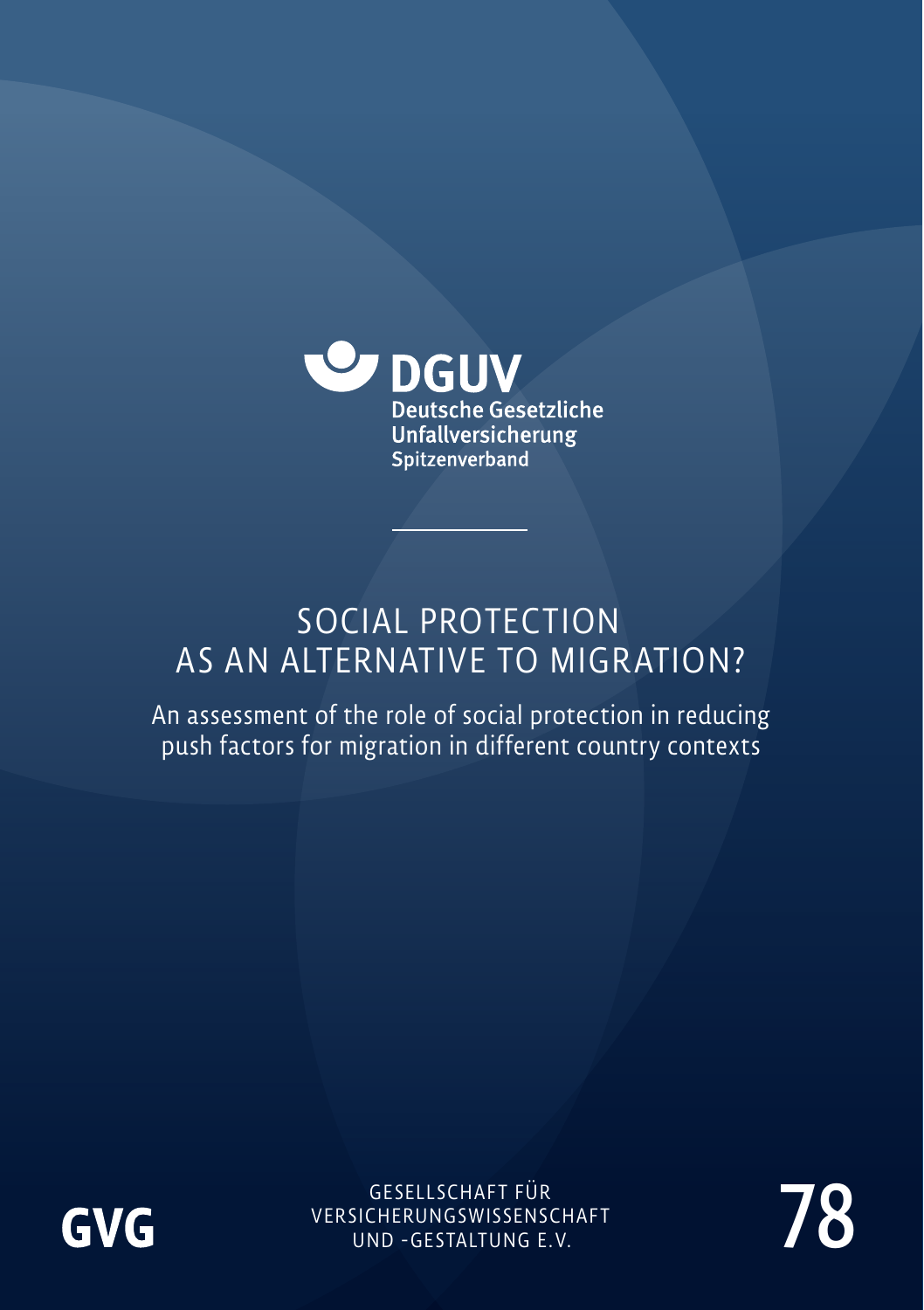# SOCIAL PROTECTION AS AN ALTERNATIVE TO MIGRATION?

An assessment of the role of social protection in reducing push factors for migration in different country contexts

> GVG Gesellschaft für Versicherungswissenschaft und -gestaltung e.V. (Hrsg.)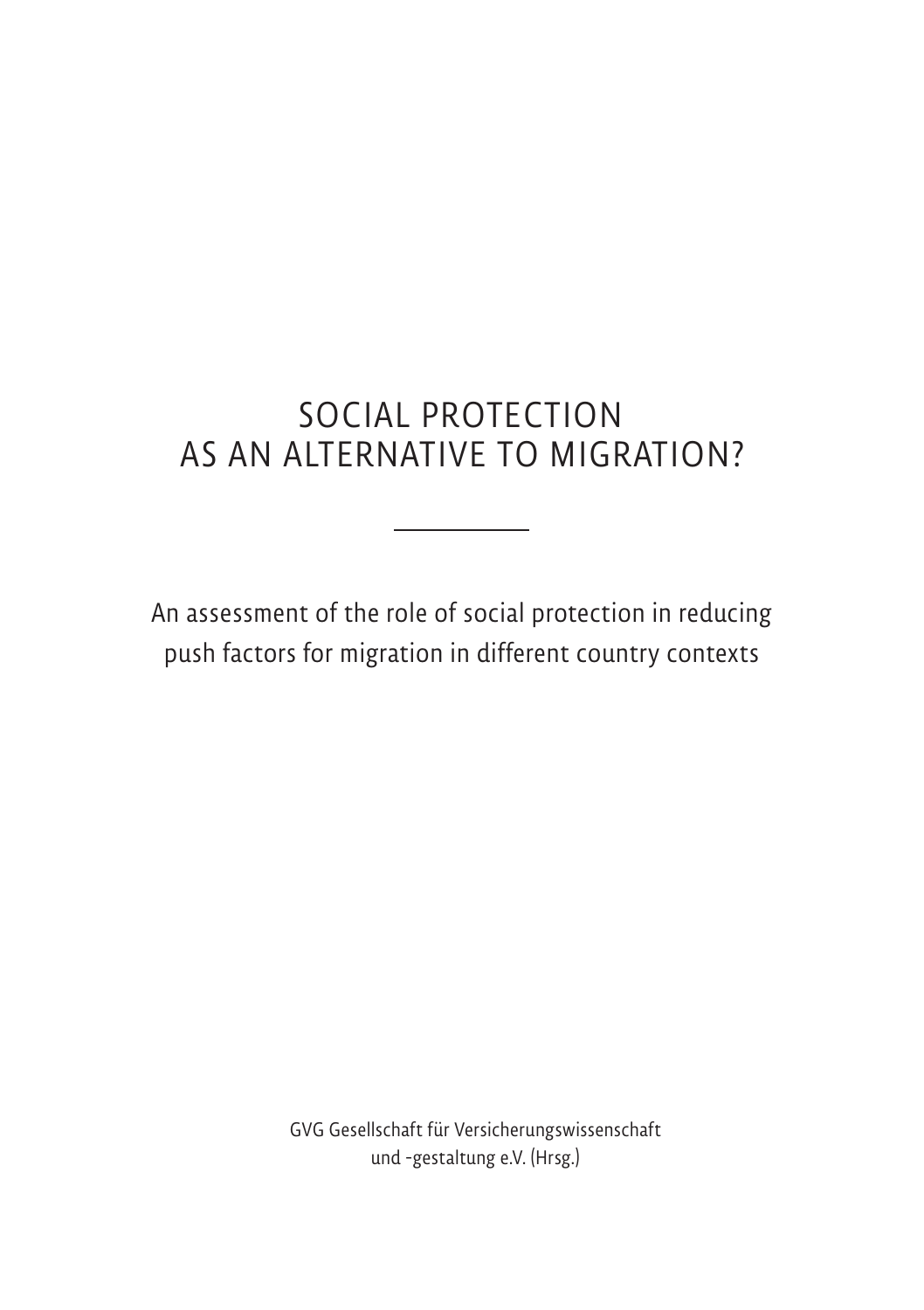# EXECUTIVE SUMMARY (EN)

This study aims to highlight the significance of social protection for migration policies and research. It recommends a shift of focus from shortterm measures – such as border controls and stricter immigration rules – to comprehensive long-term strategies on migration. The study was jointly conducted by the *Hochschule Bonn-Rhein-Sieg*, University of Applied Sciences, and *the Institute for Political Science and Sociology* at the University of Bonn. The *Deutsche Gesetzliche Unfallversicherung e.V. (DGUV)* both funded and contributed to the study, and the *GVG Gesellschaft für Versicherungswissenschaft und -gestaltung e.V.* provided further input and has been responsible for its publication and distribution.

The study reviews the concept of social protection and its potential to influence migration and refugee flows. Evidence indicates that social protection can facilitate as well as impede migration, and the extent to which it influences migration decisions largely depends on the conditions and the predominant motives for emigration and flight in the countries of origin. How social protection systems are designed and how well they are implemented in countries of origin determines and differentiates the effect it can have on the decision to migrate. The adequacy, frequency and reliability of benefits influences, whether individuals and households consider migration amongst other options.

To take full account of the relevance of contexts, four countries were selected for in-depth analysis: Albania, Iraq, Nigeria and Pakistan. If the German government were to direct its attention to social protection in these countries, it would make a significant contribution to reducing (future) migration pressures. Measures where German support could be particularly effective in this respect include the institutional reform of social protection systems, enhancing the accountability and reliability of social services, expanding social protection coverage and improving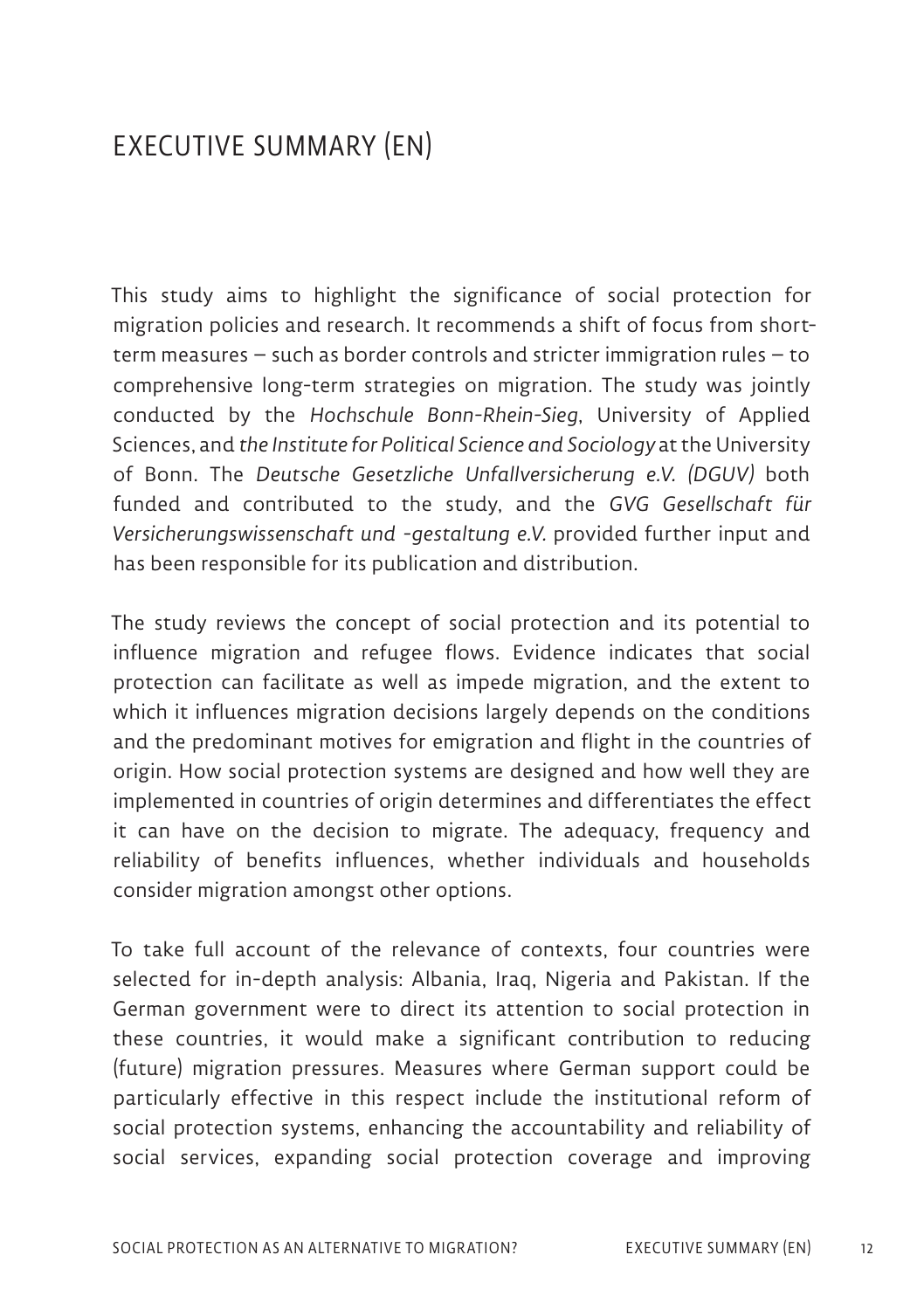targeting mechanisms, especially in countries with high levels of poverty and corruption. Migrants who consider returning to their home countries have a much greater likelihood to go back if a functional social protection system is in place and the portability of social security benefits is secured.

The study concludes that social protection needs to be recognized as a stand-alone sector that brings about sustainable long-term development and has great potential for counteracting the causes of flight and migration. Therefore, social protection should be strategically integrated into development policies, as a main component of interventions. Today, this is too seldom the case. Moreover, those interventions which do include social protection in fragile contexts focus predominantly on short term measures. The study therefore calls for approaches to migration which combine short-, medium- and long-term strategies. Other policy recommendations presented include increasing social expenditure and investment in social protection, improving financial assistance and reintegration support for migrants wishing to return, and concerted efforts by all countries to reduce migration pressure and to fight the causes of flight.

### A conceptual framework for social protection and migration

The study presents a conceptual framework for the link between social protection and migration. Its main argument in favor of social protection goes beyond social protection's established effect of reducing poverty and inequality by pointing out its direct and indirect impact on the factors which push migration. Social protection can have direct effects on either impeding or facilitating migration by increasing household income, reducing poverty and increasing individual's capacity to cope with life-cycle risks. Ensuring basic living standards and providing perspectives in the country of origin can prevent emigration under conditions that the study outlines.

Indirect effects of social protection, in contrast enable households to manage future risks, accrue savings and plan future investments. Reliable and continuous delivery of social protection benefits has the added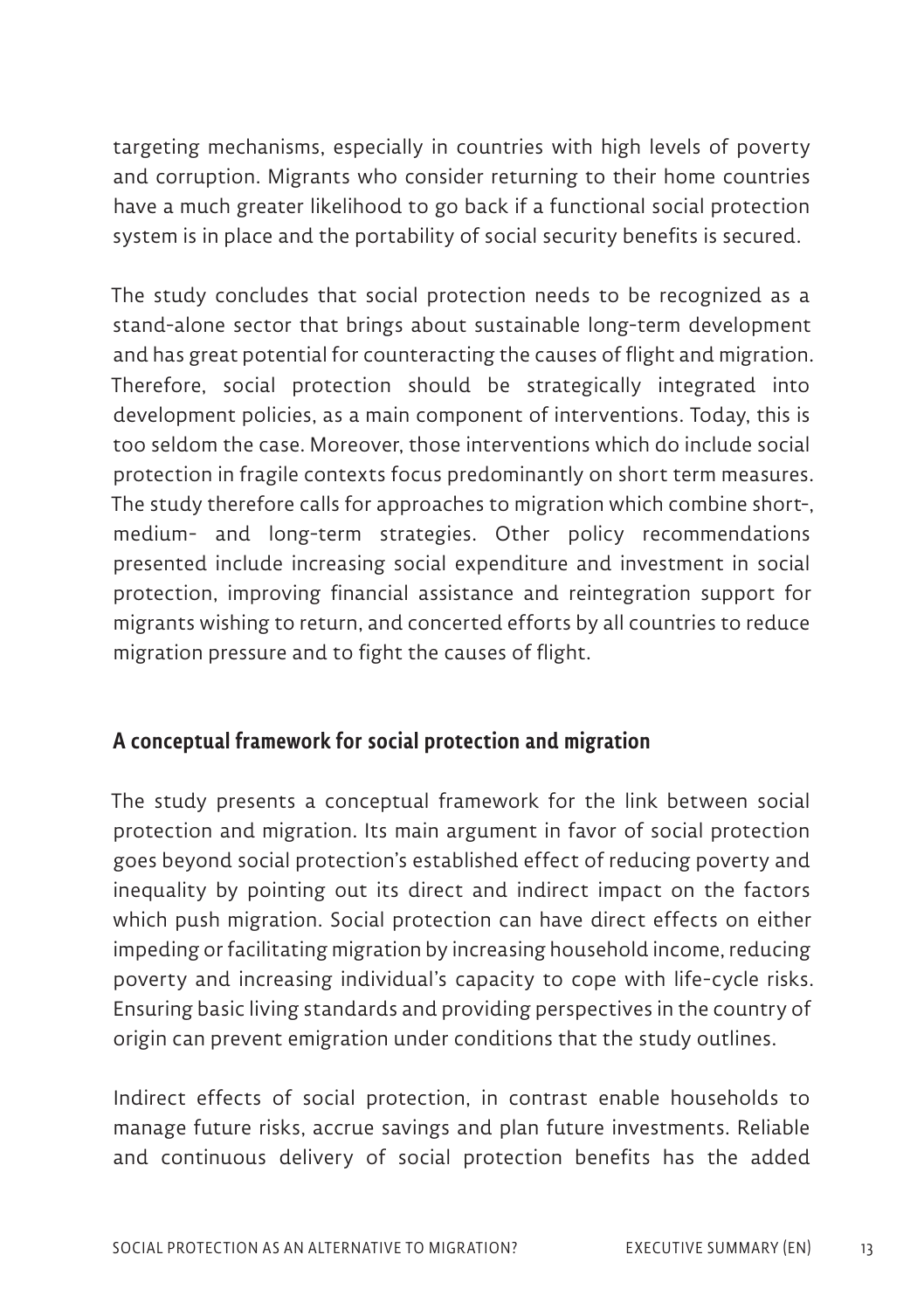advantage of strengthening ties between citizens and the state. Hence, social protection with a high degree of accessibility and quality can build and/or restore trust in public institutions. It prevents the emergence of structural tensions which threaten social concord and it has a positive effect on state-citizen relations. Thus the indirect effects of social protection also serve to neutralize the causes of emigration and flight.

The adequacy and reliability of social protection schemes in the countries of origin play an important role. In many cases, the minimum benefit level fails to "provide beneficiaries with the means to a life in dignity" (ILO, 2012); in others, transfers are unreliable or unpunctual. This creates mistrust in state and government officials and can end up boosting emigration. The access to social services, social protection coverage and related state expenditures are closely linked to emigration rates as well. The study shows that the lack of access to decent healthcare services or of fair employment conditions can nudge potential migrants towards leaving their country. Moreover the capacities of a state including its physical and financial infrastructure as well as external shocks like droughts or floods, influence the efficiency and quality of social protection programs and hence the migration decisions of the population. However, there are cases where these effects do not apply. For example, employees holding decent jobs in their countries of origin are usually more likely to find a decent workplace abroad.

Yet evidence demonstrates that social protection has a significant impact not only on those factors which determine the decision to emigrate but also on those which affect the decision to return. Again, the impact is associated with the design, quality and accessibility of social protection and with the portability of social transfers. There is, however, no generally accepted understanding of when or how social protection either fosters or prevents migration, and this explains the need to examine the linkage contextually.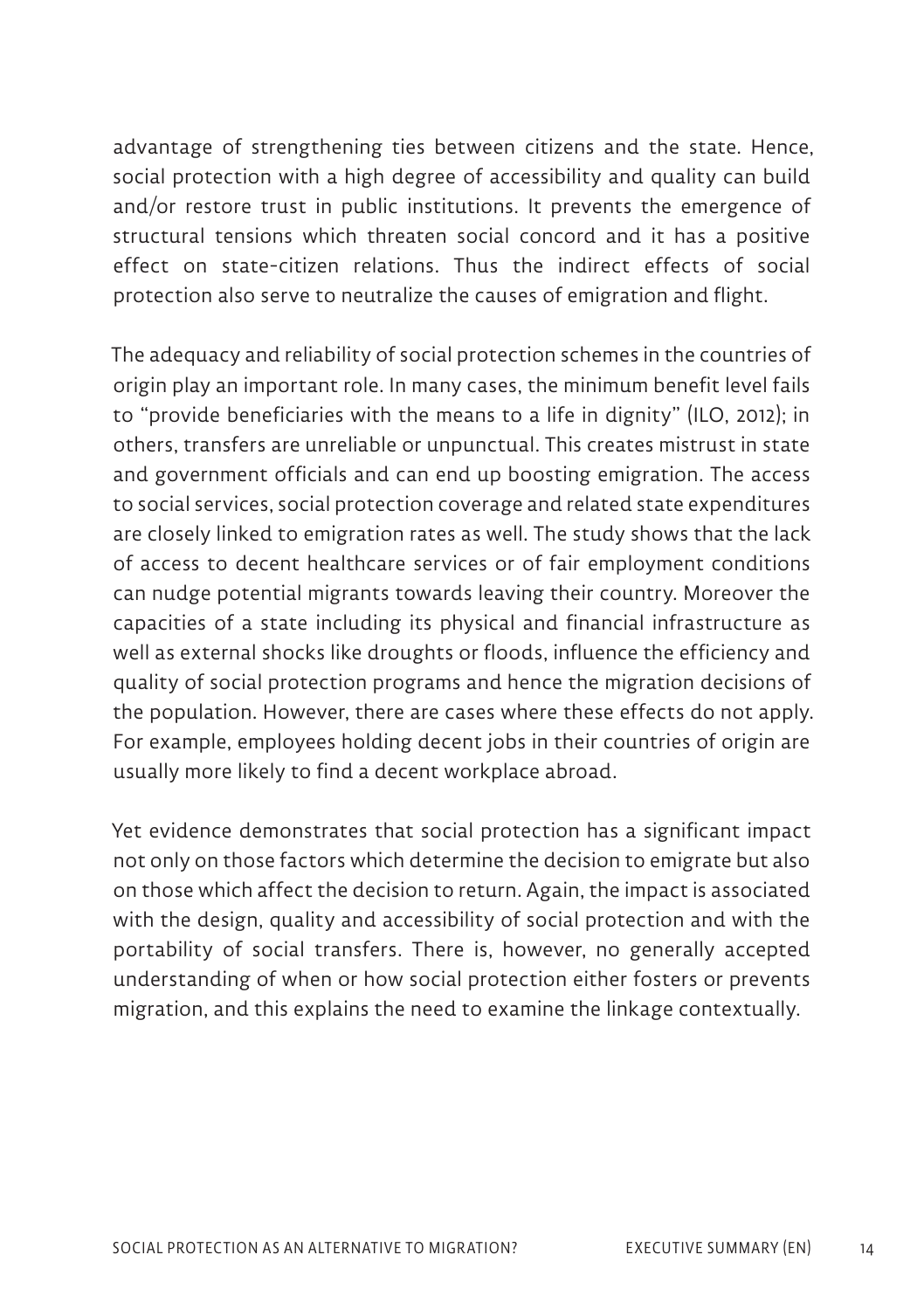## Case Studies

The study empirically examines the interplay of social protection and various causes of migration and flight. It assesses how social protection can both influence individual decisions to migrate and to return to their countries of origin. The study focuses on four countries, Albania, Iraq, Nigeria, and Pakistan, which represent the range of structural differences underlying the causes of flight and migration to Germany.

#### *Albania*

The number of Albanian asylum seekers in Germany reached its peak during the 2015 refugee crisis, but has since drastically decreased due to low acceptance rates. High youth unemployment and poverty are the primary factors driving emigration. Other important causes are economic concerns as well as the persecution of, and discrimination against, minorities (especially Sinti and Roma). Social protection coverage in Albania is among the lowest in Europe, with significant gaps in the fields of education, housing, and social assistance. Access to social benefits is severely impeded by corruption, which has led to immense distrust of public institutions. The failure of social protection systems to cover the poorest citizens hinders social and economic development, providing further motivation for migration. The study's suggests first steps should entail tackling corruption and promoting transparency by supporting institutional reform and enhancing accountability. These measures could extend from the involvement of civil society in political decision-making and the training of government employees. The Albanian social protection system should then focus on increasing coverage and benefit levels directed to vulnerable groups. Such measures would contribute to alleviating poverty and thus reduce incentives for emigration.

#### *Iraq*

The main push factors for people leaving Iraq originate in the country's deteriorating social and political situation. Terrorist attacks and persecution in the context of religious and ethnic conflicts are the main factors driving Iraqis to flee. In such tense and fragile situations, social protection takes on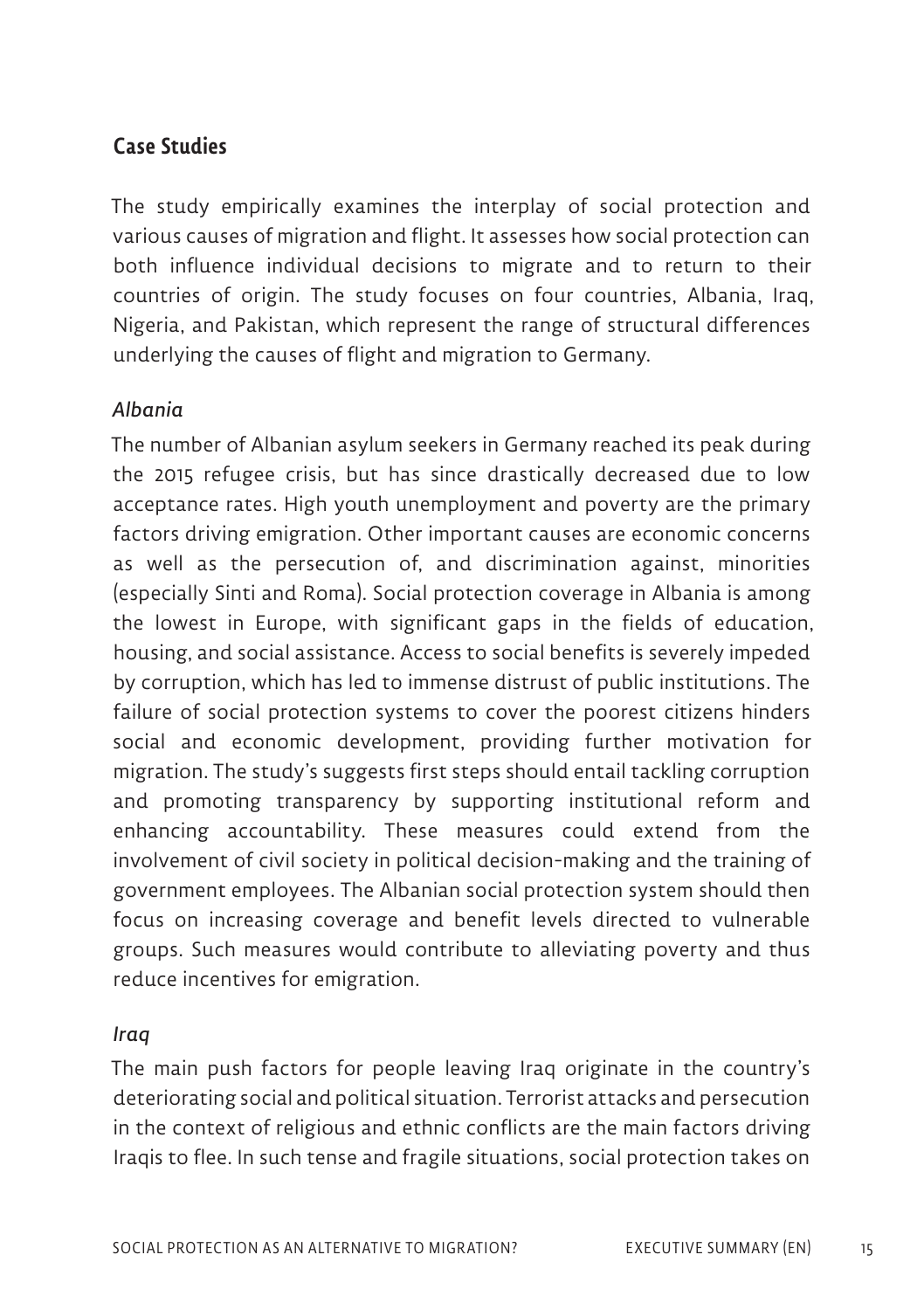a more humanitarian role and is mostly needed to provide immediate access to basic services and maintain a minimum standard of living. Although social protection is a minor factor for migration decisions today, it is likely to lay the foundation for improving future living conditions by for example providing potential recruits of extremist groups with alternative perspectives.

#### *Nigeria*

Economic despondency, extreme poverty, malnutrition, infectious diseases and inequalities between the country's regions are push factors for migration in Nigeria. In the future, population growth will only reinforce these push factors, especially for the young, who represent a large proportion of the population. Social protection in Nigeria is characterized by a substantial lack of coverage, poor financing and administration, corruption, and consequently a lack of trust in government. Supporting economic growth, expanding social protection and providing financial assistance to deprived areas are first steps towards tackling these challenges and towards reducing migration pressures.

#### *Pakistan*

Many Pakistanis are threatened by extreme climate conditions and particularly religious minorities by persecution. These dangers constitute the major causes of migration and flight. Implementing social protection in Pakistan is challenging because the realization of such schemes lies in the responsibility of a variety of different stakeholders. Moreover, social protection is confined to Pakistanis who are formally employed. If social protection and its influence on migration are to be enhanced, priority must therefore be given to closing the social security gap by increasing coverage, including workers of the informal economy and tackling climate-related risks. In addition, the budgetary commitment for social protection as a total percentage of GDP needs to be raised and the capacities of all relevant stakeholders in the field of social protection expanded.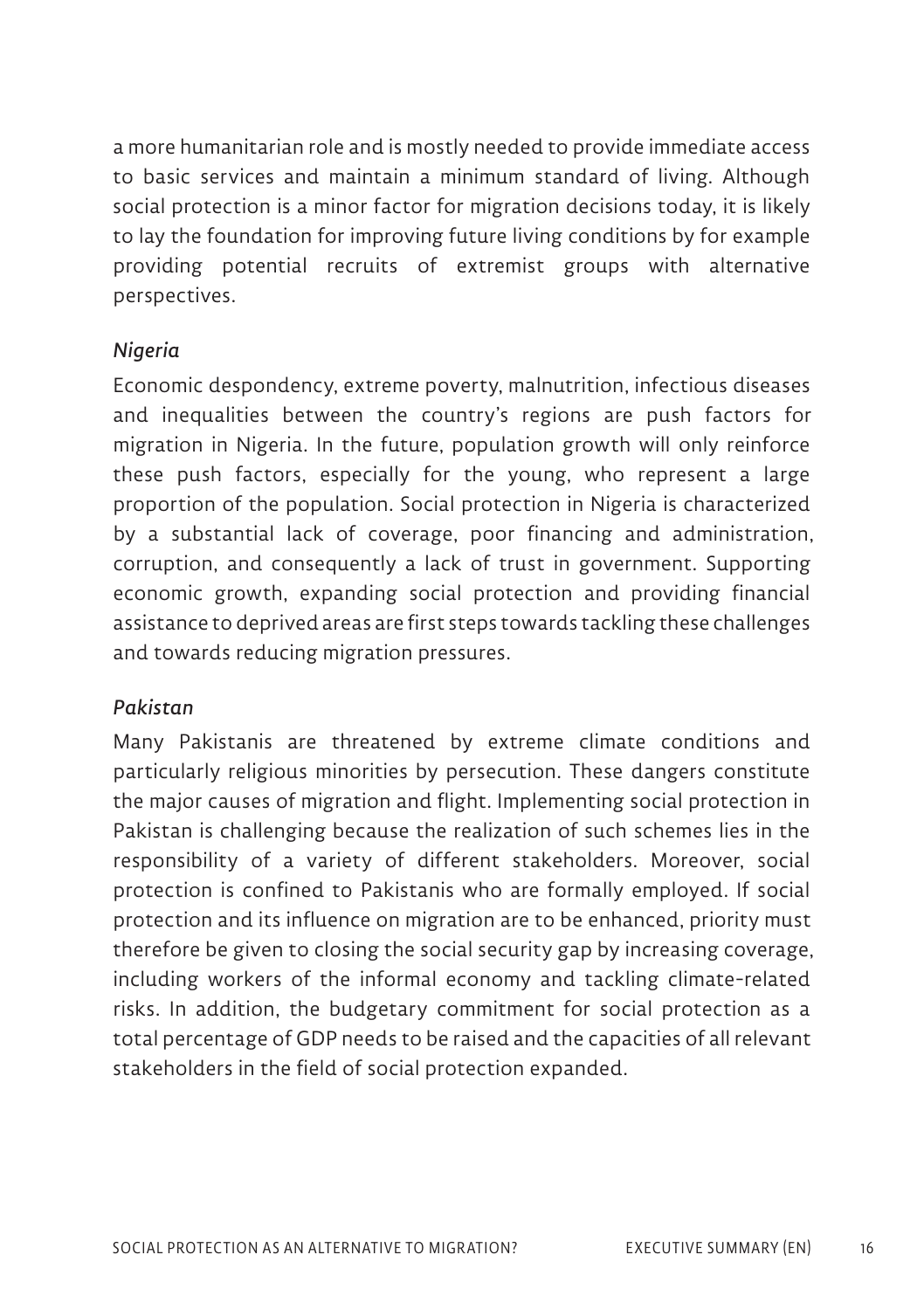### Implications for migration policies in Germany

Within this international context, the study particularly highlights German strategies for combating the causes of flight and migration. Germany is of unique interest due to the high proportion of migrants in the country's population and the large numbers of refugees and asylum seekers in the last three years. To reduce migration pressure, Germany has implemented special initiatives to fight hunger, poverty and destabilization. In addition, Germany provides bilateral support in dealing with migrants and refugees both to countries of origin and countries of destination through measures at the political, economic and military levels.

Although social protection is an important instrument at the domestic level, it plays only a minor role in German development policy. Nevertheless, Germany has made some efforts to assist countries with a systematic approach to implementing social protection for vulnerable groups. These measures have been promoted through policy dialogue, technical assistance, financial support, professional consultancy and training. However, only a few bilateral programs and partner countries have included social protection as a significant component.

Overall, social protection is not regarded as an independent field within the development sector and as such is mostly included as a subordinate topic within broader frameworks and programs of economic development, good governance, health and rural development. Under these circumstances, its promising function and potential as a beneficial and sustainable element of development policy is not yet fully acknowledged.

To more prominently place and position the role of social protection in German development policy, the study sheds light on how social protection is linked to the field of migration. Currently, there are three governmental strategies for mitigating the causes of displacement and migration. The first strategy addresses both acute and structural causes of migration and flight through improved access to basic social services, education, and employment. For example, cash-for-work programs have been established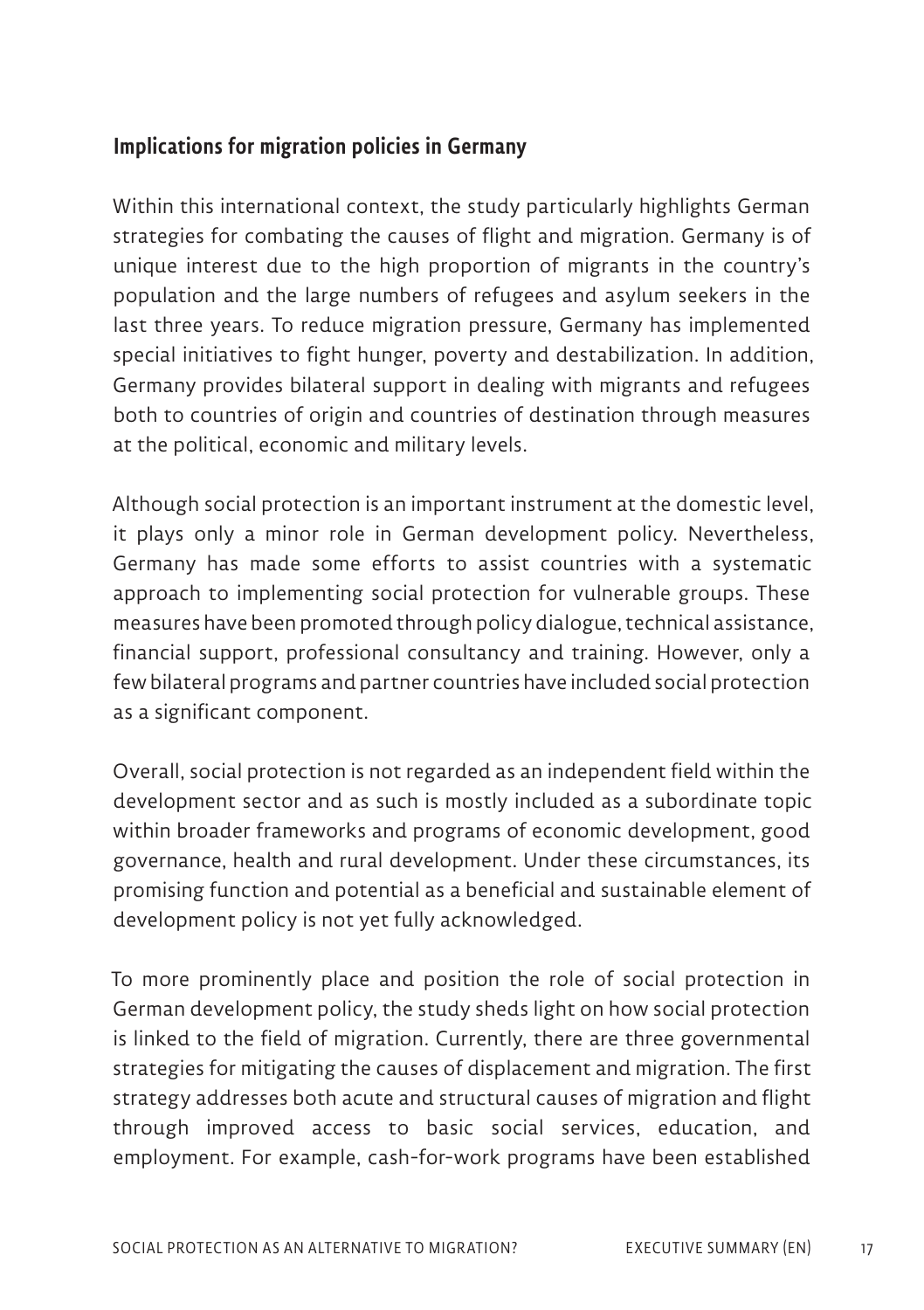as part of this strategy. The second strategy aims to strengthen host communities in third countries and to provide immediate humanitarian aid without addressing long-term needs. The third strategy promotes the integration or reintegration of migrants and refugees, by supporting return options and giving migrants a future perspective in their home country (Bundesregierung, 2016).

Reviewing all three strategies, the study concludes that the focus up to now has been too often on short-term measures and single interventions and fails to strategically combine short-, medium- and long-term measures. The recent focus on cash-for-work programs may be deceiving, since it mainly fulfills short-, and medium-term needs, while only limited evidence exists on its long-term effects on sustainable employment and improved living conditions. Creating linkages between short-, medium- and longterm interventions is therefore essential to reduce poverty, enhance productivity and foster economic growth in the long run.

Since little research has been conducted in the field of return migration and reintegration, the study recommends the development of effective and evidence-based approaches to research in this field, with increased monitoring and evaluation.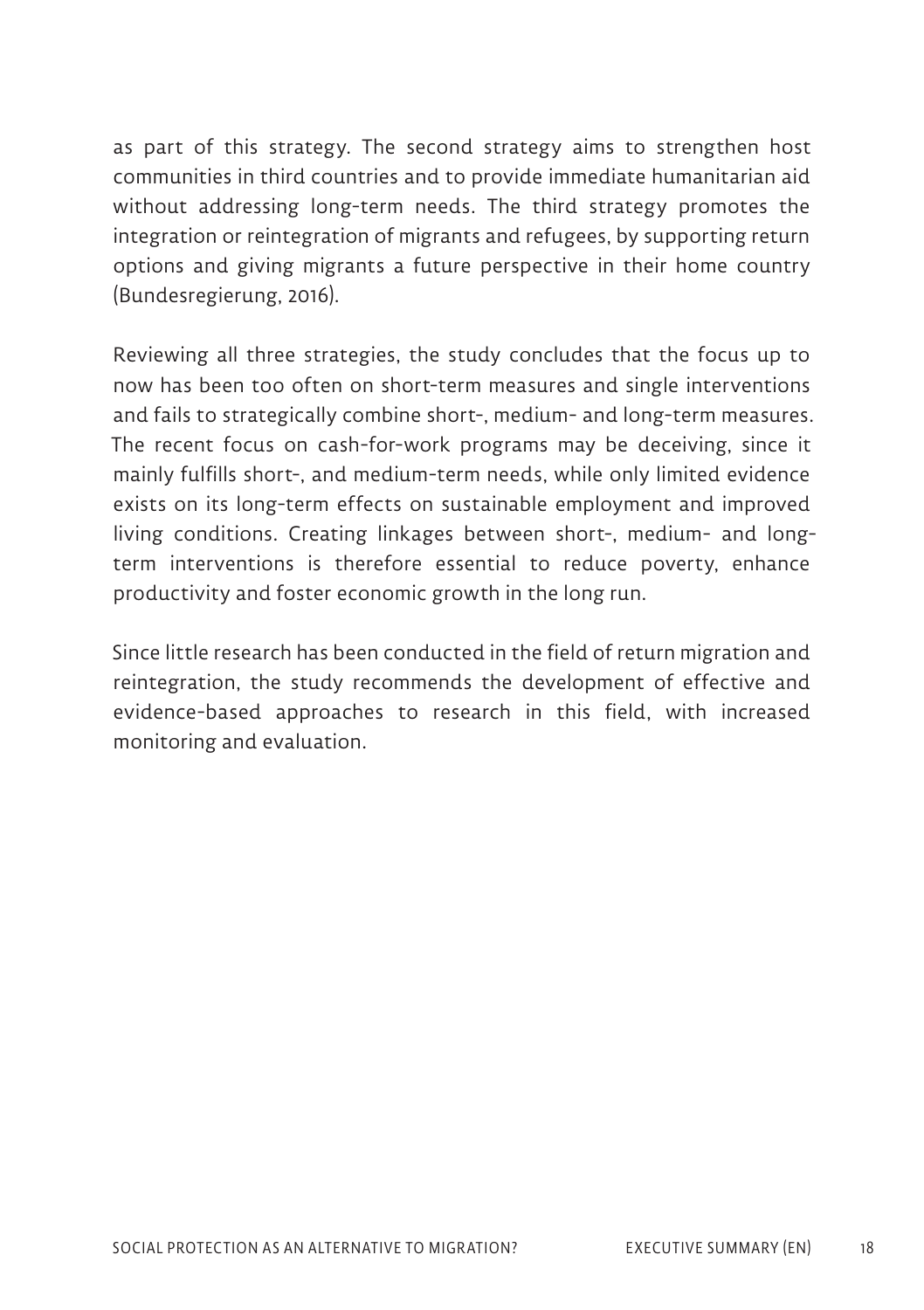GVG Gesellschaft für Versicherungswissenschaft und -gestaltung e.V.

Reinhardtstraße 34 10117 Berlin

Tel.: +49 (0)30 8561123-20 Fax: +49 (0)30 8561123-22

info@gvg.org www.gvg.org